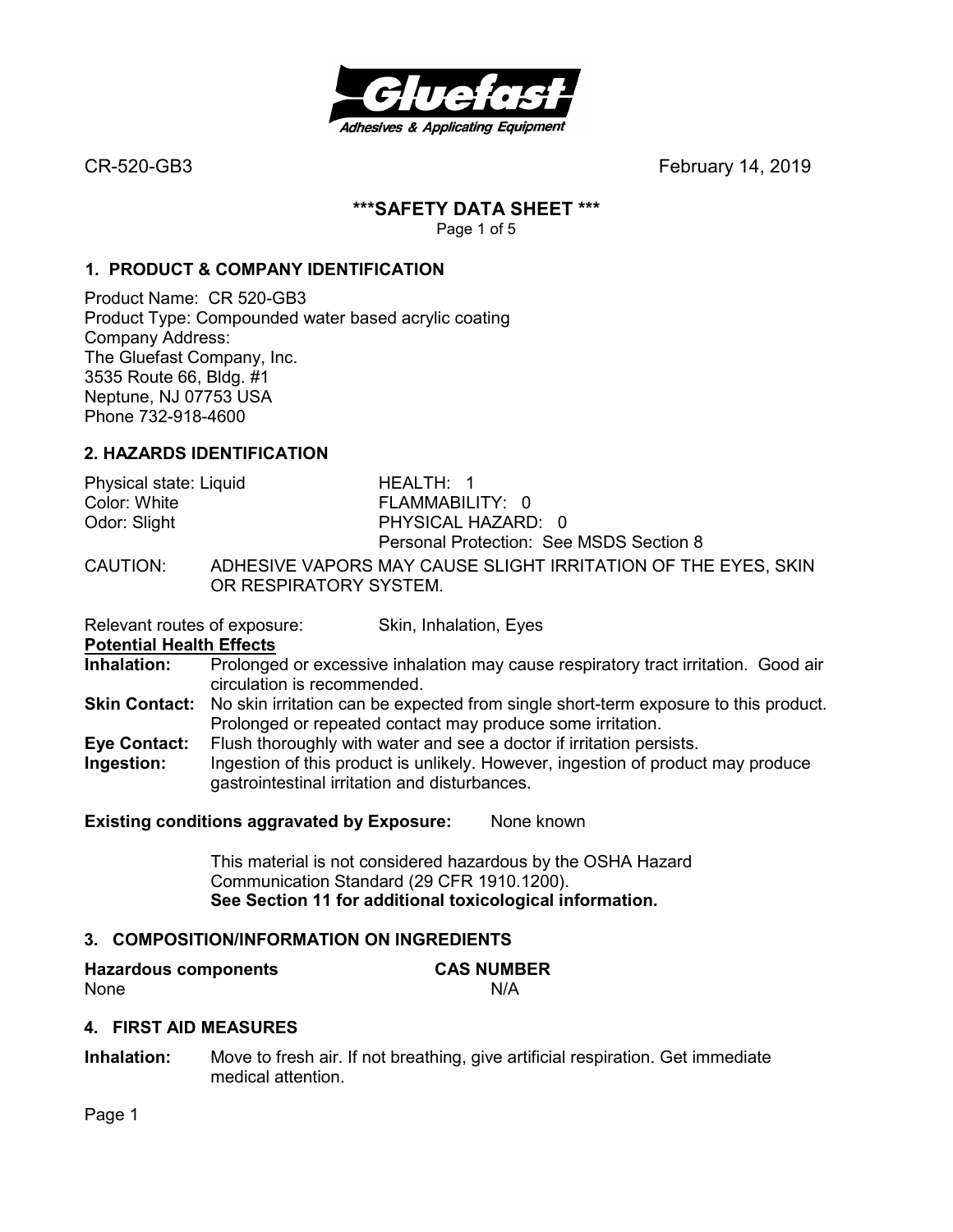

## **\*\*\*SAFETY DATA SHEET \*\*\***

Page 2 of 5

| Skin contact: | Immediately wash skin thoroughly with soap and water. Remove contaminated<br>clothing and footwear. Get immediate medical attention.                                |
|---------------|---------------------------------------------------------------------------------------------------------------------------------------------------------------------|
| Eye contact:  | Rinse immediately with plenty of water, also under the eyelids, for at least 15<br>minutes. Get immediate medical attention.                                        |
| Ingestion:    | DO NOT induce vomiting unless directed to do so by medical personnel.<br>Never give anything by mouth to an unconscious person. Get immediate<br>medical attention. |
|               | IAI ITINIA NJE 1 ALIBEA                                                                                                                                             |

## **5. FIRE FIGHTING MEASURES**

| Flash point:                          | $>100$ C ( $>212.6$ F)                                                                                                                                                     |
|---------------------------------------|----------------------------------------------------------------------------------------------------------------------------------------------------------------------------|
| Auto ignition temperature:            | Not determined                                                                                                                                                             |
| Flammable/Explosive limits - lower:   | Not determined                                                                                                                                                             |
| Flammable/Explosive limits - upper:   | Not determined                                                                                                                                                             |
| <b>Extinguishing media:</b>           | Water spray (fog), foam, dry chemical or carbon dioxide.                                                                                                                   |
| Special firefighting procedures:      | Fire fighters should wear positive pressure self-contained<br>breathing apparatus (SCBA). Wear full protective clothing.                                                   |
| Unusual fire or explosion hazards:    | This product is an aqueous mixture which will not burn. If<br>evaporated to dryness, the solid residue may pose a slight<br>fire hazard.                                   |
| <b>Hazardous combustion products:</b> | NONE HAZARDOUS – contains no known hazardous<br>ingredients as defined by the Federal Hazardous<br>Substances Act or by the Dept. of Transportation under<br>CFR Title 49. |

### **6. ACCIDENTAL RELEASE MEASURES**

Use personal protection recommended in Section 8, isolate the hazard area and deny entry to unnecessary and unprotected personnel.

| <b>Environmental precautions:</b> | Prevent further leakage or spillage if safe to do so. Do not allow<br>material to contaminate ground water system. Do not allow<br>product to enter sewer or waterways.                                                                                   |
|-----------------------------------|-----------------------------------------------------------------------------------------------------------------------------------------------------------------------------------------------------------------------------------------------------------|
| <b>Clean-up methods:</b>          | Keep unnecessary personnel away. Ensure adequate ventilation.<br>Wear appropriate protective equipment & clothing during clean-up.<br>Dispose of contaminated material as waste according to item 13.                                                     |
| <b>7. HANDLING AND STORAGE</b>    |                                                                                                                                                                                                                                                           |
| Handling:                         | Avoid contact with eyes, skin and clothing. Wash thoroughly after<br>handling. Gloves recommended. Wear proper personal protecting<br>clothing and equipment.                                                                                             |
| Storage:                          | Store at room temperature. Rotate stock using oldest material<br>first. Shelf life for opened containers is three months, unopened<br>containers six months. For safe storage, store above $0^{\circ}$ C (32 $^{\circ}$ F).<br><b>KEEP FROM FREEZING.</b> |
| <b>P.L.A</b>                      |                                                                                                                                                                                                                                                           |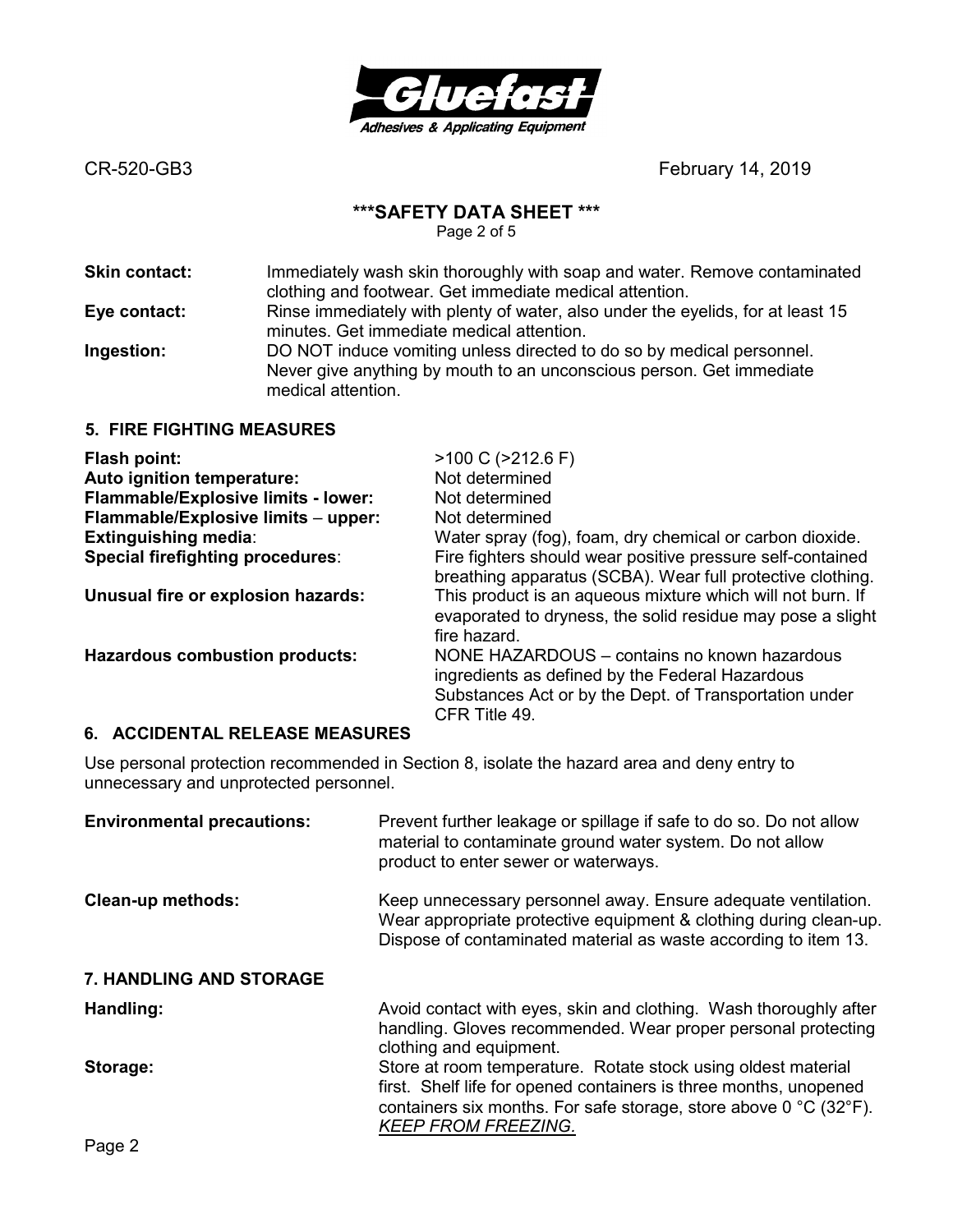

## **\*\*\*SAFETY DATA SHEET \*\*\***

Page 3 of 5

### **8. EXPOSURE CONTROLS/PERSONAL PROTECTION**

Employers should complete an assessment of all workplaces to determine the need for, and selection of, proper exposure controls and protective equipment for each task performed.

| <b>Hazardous components</b> | <b>ACGIH</b><br>TI V | <b>OSHA</b><br>PELI | <b>AIHA WEEL</b> | <b>THER</b> |
|-----------------------------|----------------------|---------------------|------------------|-------------|
| None                        | None                 | <b>None</b>         | <b>None</b>      | None        |

| <b>Engineering controls:</b>   | Work should be done in an adequately ventilated area (i.e., ventilation<br>sufficient to maintain concentrations below one half of the PEL and<br>other relevant standards). Local exhaust ventilation is recommended<br>when general ventilation is not sufficient to control airborne<br>contamination. |
|--------------------------------|-----------------------------------------------------------------------------------------------------------------------------------------------------------------------------------------------------------------------------------------------------------------------------------------------------------|
| <b>Respiratory protection:</b> | Use NIOSH approved respirator if there is potential to exceed exposure<br>limit(s). Observe OSHA regulations for respiratory use (29 CFR)<br>1910.134).                                                                                                                                                   |
| <b>Eyeface protection:</b>     | Safety goggles or safety glasses with side shields. Full face protection<br>should be used if the potential for splashing or spraying of product<br>exists.                                                                                                                                               |
| <b>Skin protection:</b>        | Use impermeable gloves and protective clothing as necessary to<br>prevent skin contact. Wear suitable protective clothing.                                                                                                                                                                                |

# **9. PHYSICAL AND CHEMICAL PROPERTIES**

| <b>Physical state:</b>                     | Liquid                                           |
|--------------------------------------------|--------------------------------------------------|
| Color:                                     | White                                            |
| Odor:                                      | Slight                                           |
| <b>Odor threshold:</b>                     | Not available                                    |
| pH:                                        | $7.0 - 8.0$                                      |
| Vapor pressure:                            | 17.5 mbar (20 $^{\circ}$ C (68 $^{\circ}$ F))    |
| <b>Boiling point/range:</b>                | $> 100 °C$ ( $> 212 °F$ )                        |
| Melting point/ range:                      | $0^{\circ}$ C (32 $^{\circ}$ F) (Freezing point) |
| Specific gravity:                          | 1.1                                              |
| Vapor density:                             | Heavier than air.                                |
| <b>Flash point:</b>                        | $> 100 °C$ ( $> 212 °F$ )                        |
| <b>Flammable/Explosive limits - lower:</b> | Not determined                                   |
| Flammable/Explosive limits - upper:        | Not determined                                   |
| <b>Autoignition temperature:</b>           | Not determined                                   |
| <b>Evaporation rate:</b>                   | Same as water.                                   |
| Solubility in water:                       | 100% Soluble                                     |
| Partition coefficient (n-octanol/water):   | Not determined                                   |
| <b>VOC content:</b>                        | <b>Essentially Zero</b>                          |
| <b>Percent Volatile:</b>                   | 55-65%                                           |

Page 3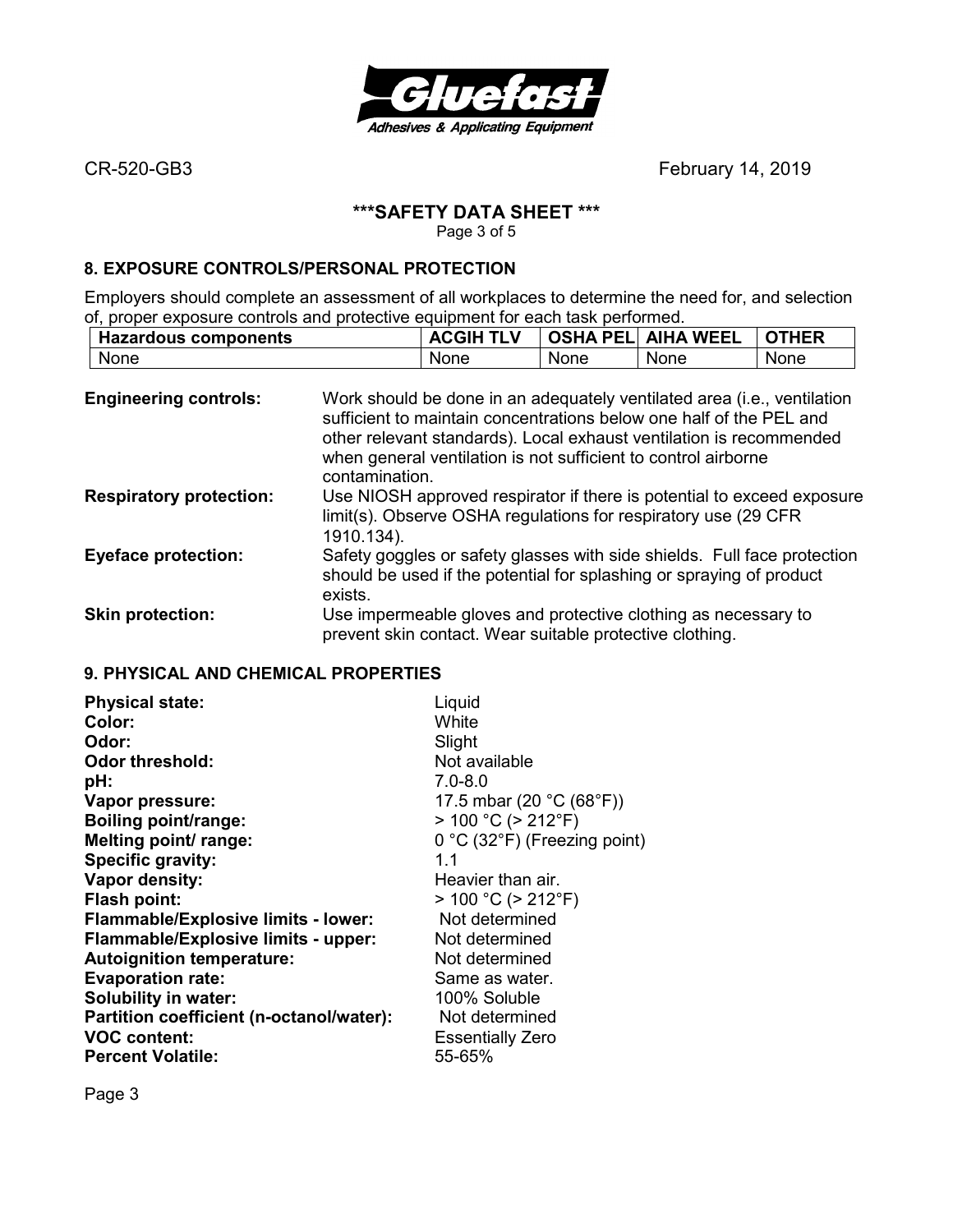

## **\*\*\*SAFETY DATA SHEET \*\*\***

Page 4 of 5

# **10. STABILITY AND REACTIVITY**

| Stability                        | Stable under normal conditions of storage & use.                                         |
|----------------------------------|------------------------------------------------------------------------------------------|
| Hazardous reactions:             | Will not occur.                                                                          |
| Hazardous decomposition products | Oxides of carbon                                                                         |
|                                  |                                                                                          |
| Incompatible materials:          | Contact with water reactive materials (such as oleum) can cause<br>exothermic reactions. |
| Conditions to avoid:             | Do not freeze.                                                                           |

# **11. TOXICOLOGICAL INFORMATION**

| <b>Hazardous components</b> |      | NTB Carcinogen   IARC Carcinogen | <b>OSHA Carcinogen</b><br>(Specifically Regulated) |
|-----------------------------|------|----------------------------------|----------------------------------------------------|
| None                        | None | None                             | None                                               |
|                             |      |                                  |                                                    |
| <b>Hazardous components</b> |      | <b>Health Effects/</b>           |                                                    |
|                             |      | <b>Target Organs</b>             |                                                    |
| None                        |      | None                             |                                                    |
|                             |      |                                  |                                                    |

# **12. ECOLOGICAL INFORMATION**

Ecological information: Not available

### **13. DISPOSAL CONSIDERATIONS**

### **Information provided is for unused product only.**

| Recommended method of disposal: | Legal disposition of wastes is the responsibility of the<br>owner/generator of the waste. Applicable federal, state<br>and/or local regulations must be followed during |  |
|---------------------------------|-------------------------------------------------------------------------------------------------------------------------------------------------------------------------|--|
|                                 | treatment, storage, or disposal of waste containing this<br>product.                                                                                                    |  |
| Hazardous waste number:         | Not a RCRA hazardous waste.                                                                                                                                             |  |

### **14. TRANSPORT INFORMATION**

| U.S. Department of Transportation Ground (49 CFR) |                                       |                           |
|---------------------------------------------------|---------------------------------------|---------------------------|
| Proper shipping name:                             | <b>CR-520-GB3GL</b>                   | Hazard class or division: |
| <b>None</b>                                       |                                       |                           |
| Identification number:                            | <b>None</b>                           |                           |
| Packing group:                                    | Carton, 5-gallon pail, 55-gallon drum |                           |

Product is not regulated, non hazardous and not restricted for transport by air or water.

Page 4